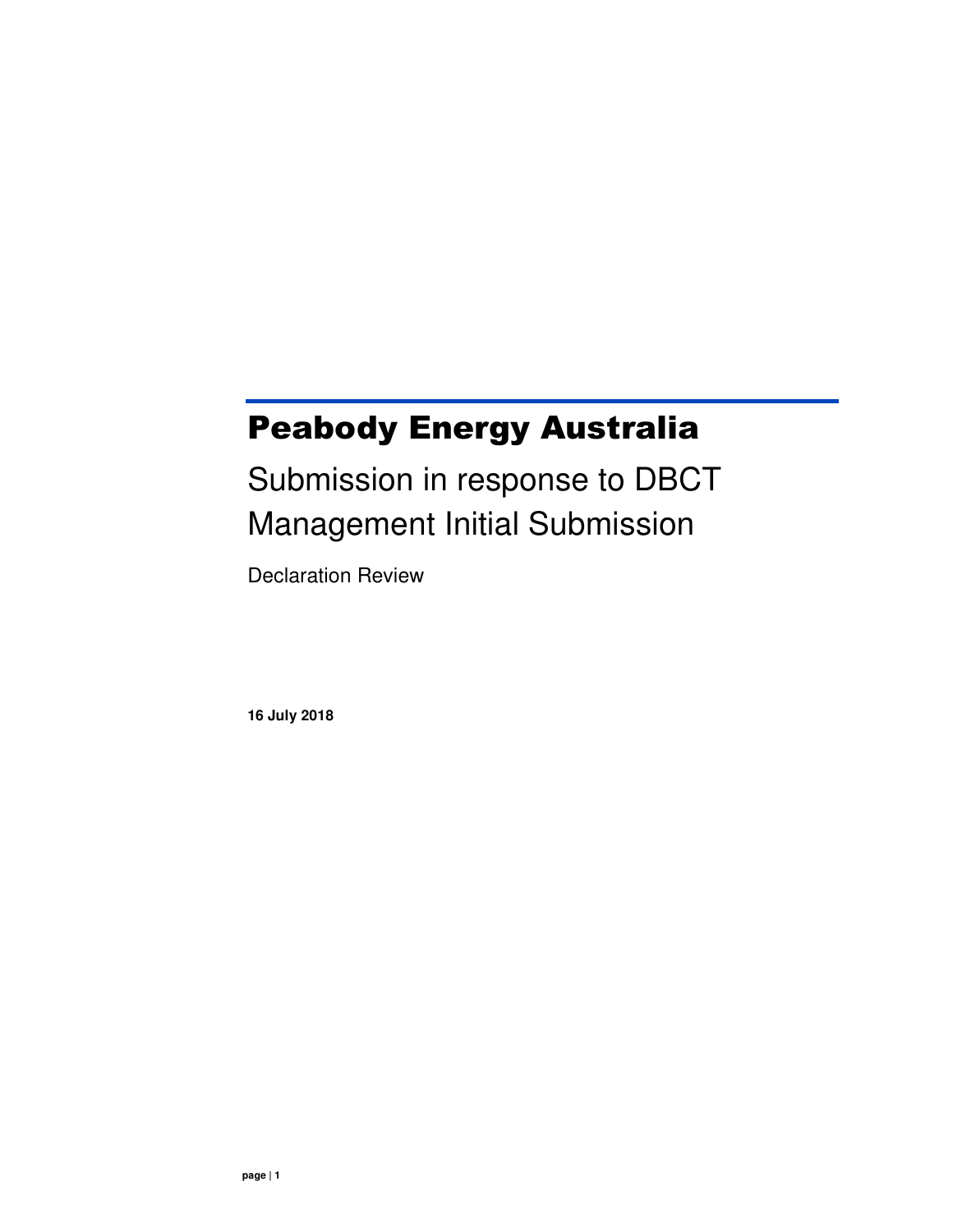## **Contents**

| 1 | Executive summary                    |                                          | з  |
|---|--------------------------------------|------------------------------------------|----|
| 2 | Response to DBCTM Initial Submission |                                          | 4  |
|   | 2.1                                  | Criterion (b) – natural monopoly         | 4  |
|   | 2.2                                  | Criterion (a) – promotion of competition |    |
|   | 2.3                                  | Criterion (d) – public interest          | 10 |
| 3 | Conclusion                           |                                          |    |

**Page**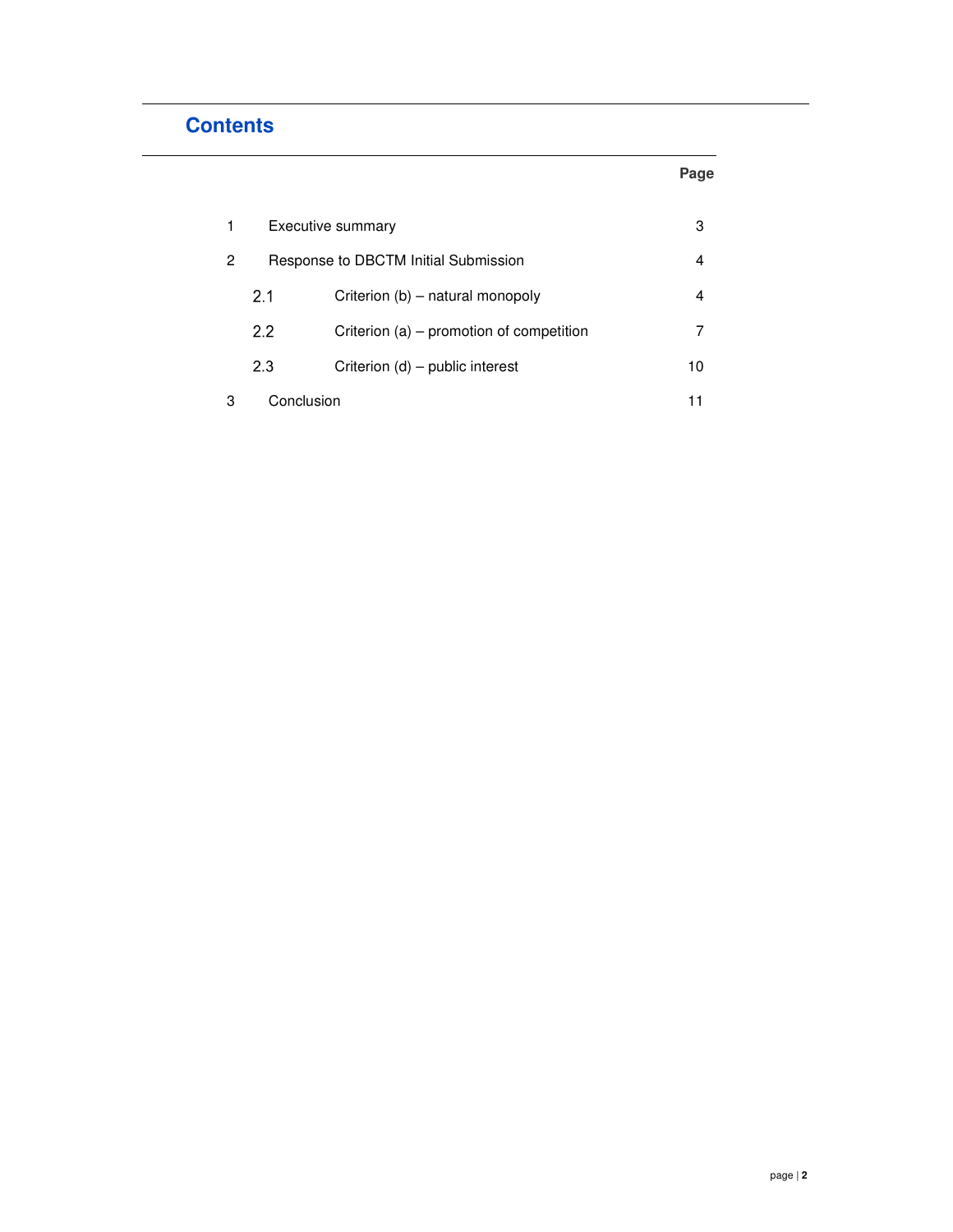### **1 Executive summary**

- 1 Peabody Energy Australia (Peabody) appreciates this opportunity to respond to the submission by DBCT Management dated 30 May 2018 (**DBCTM Initial Submission**) to the QCA in relation to the QCA's review of the declarations of the Dalrymple Bay Coal Terminal (**DBCT**).
- 2 Peabody is a member of the DBCT User Group and endorses and supports the detailed submission made by that group in reply to the DBCTM Initial Submission (**DBCT User Group Reply Submission**). This brief submission is intended to supplement that submission, as well as the initial submissions of the DBCT User Group and Peabody of 30 May 2018, in response to the QCA Staff Paper.
- 3 In the DBCTM Initial Submission, DBCTM raises three principal arguments against declaration of the coal handling service at DBCT (the **Declared Service**). DBCTM argues that the Declared Service does not satisfy:
	- criterion (b), because DBCT is not a natural monopoly;
	- criterion (a), because DBCTM will continue to provide open access on substantially the same terms as are currently offered to access seekers, pursuant to an Access Framework and with a pricing framework that maintains volumes at the same level as under QCA regulation; and
	- criterion (d), because access to the DBCT Service as a result of declaration is likely to result in significant public detriments that materially outweigh any limited benefits.
- 4 Peabody does not agree with any of these assertions, and supports the position of the DBCT User Group that each of the access criteria are satisfied in respect of the Declared Service. Peabody considers that DBCT's analysis on each of these points is fundamentally flawed, including because:
	- its conclusions that DBCT is not a natural monopoly rests on an approach to market definition that is conceptually and economically unsound and that ignores several decades of settled law as well as practical market realities;
	- DBCTM's argument in relation to criterion (a) rests on the incorrect proposition that if overall volume of coal handled at DBCT is unchanged (from what it would be if declaration continued) then there can be no difference in competitive outcomes, an assertion that is incorrect as a matter of law and economics;
	- the proposed Access Framework is an artificial device that cannot work commercially and is evidently contrived. It cannot be reasonably accepted by the QCA as the basis for determining a proper counterfactual;
	- DBCTM overstates the impact of recent legislative changes to the weighing exercise required under the public interest criterion; and
	- in any event, DBCTM significantly overstates the costs associated with continued declaration relative to the likely alternative and does not give sufficient regard to the substantial, industry-wide, benefits that arise from declaration.
- 5 Peabody contends that nothing in the DBCTM submission credibly addresses the fundamental point – that the declaration of DBCT over almost two decades has contributed substantially to the competitive environment and conditions in related markets such as the market for tenements within the Hay Point catchment and the market for above rail coal services. Indeed, the Goonyella system (to DBCT) has the highest penetration by competitive above rail providers of any system in the CQCN and DBCT supports a robust market for tenements and associated exploration and development.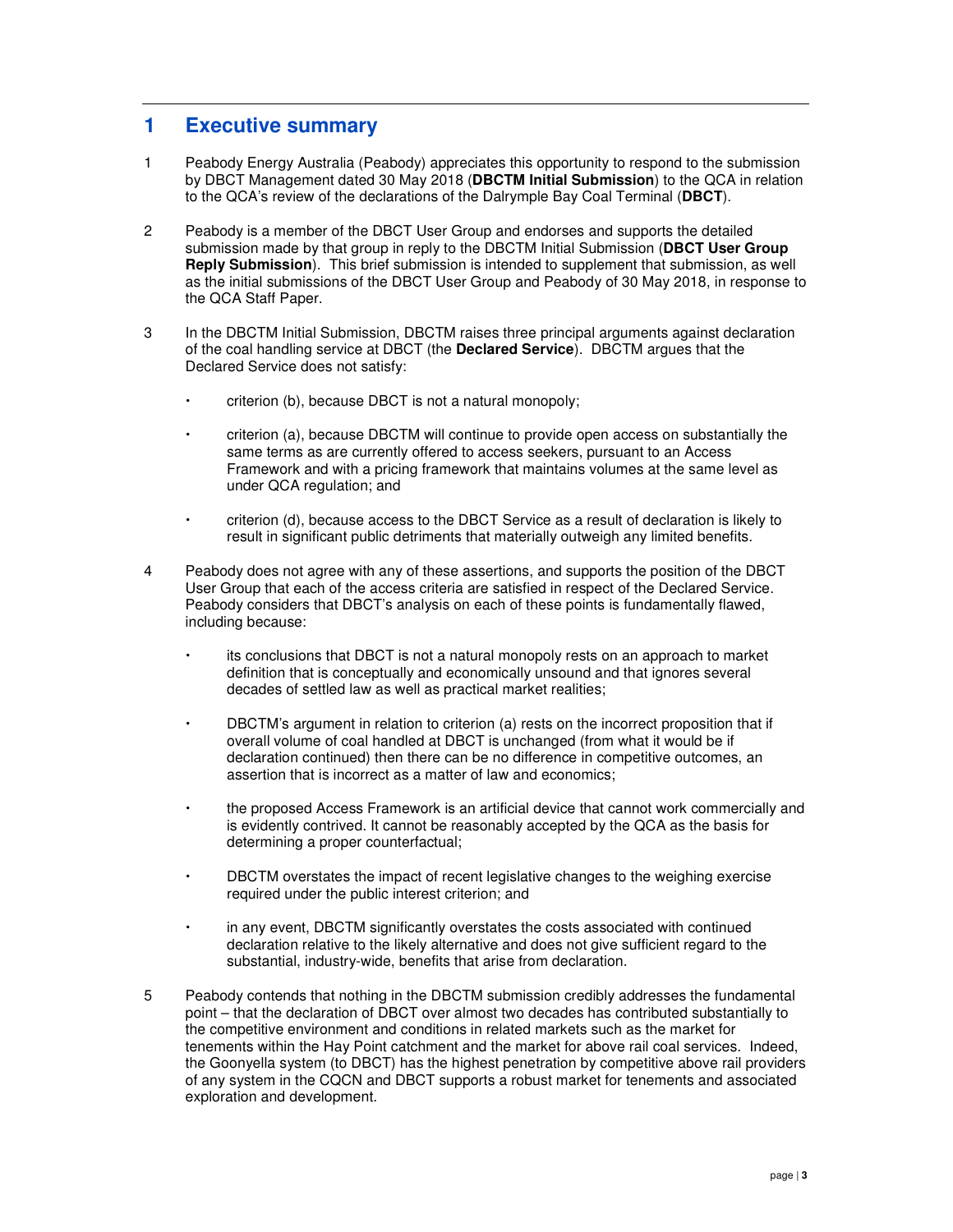6 The removal of declaration, in the circumstances (and regardless of the presence of any contrived alternative put in place by DBCTM) would have a material and adverse impact on this competitive environment, to the detriment of the Queensland coal industry and broader economy.

## **2 Response to DBCTM Initial Submission**

#### **Statutory interpretation issues**

- 7 The DBCTM Initial Submission is peppered with thinly-veiled threats of judicial review unless the QCA accepts and adopts DBCTM's preferred interpretation of the statutory language. Peabody does not propose to respond in detail to each of those statements, suffice to say that in almost all of them, DBCTM's interpretations are questionable and unsound and the related threats are hollow and should not influence the QCA in its task.
- 8 In this submission, Peabody intends to respond only to two such cases, which are of particular importance.
	- (a) Approach to the counterfactual
- 9 At paragraph 20 of the DBCT Initial Submission, DBCTM states:

If the QCA were to view its obligation under section 87A as an assessment of whether declaration should continue, the adoption of such an approach would involve error.

- 10 On its terms, this statement is wrong. Peabody is prepared to charitably accept that DBCTM may have intended for the submission to be that the QCA should not view the existing declaration as introducing any kind of presumption that declaration continue. Peabody would accept that proposition.
- 11 However, in undertaking its task, the QCA is fundamentally considering the question of whether declaration should continue. To that end, in considering criterion (a) for example, the appropriate counterfactual is whether the removal of declaration may have a material and adverse effect on the conditions and environment for competition in related markets, compared with the world in which declaration remains in place. While past experience with declaration does not create any kind of legal presumption – it may (and does) provide strong evidence of the historical benefits of declaration which are clearly relevant and should inform the QCA in considering what may happen in the future.
	- (b) Approach to Re Sydney Airports and criterion (a)
- 12 The second important point of interpretation is the test to applied to the *promotion* of competition in related markets under criterion (a). In this regard, DBCTM argues that the QCA should discard almost two decades of settled law on the issue in favour of its own – narrower – interpretation. DBCTM contends at paragraph 287:

The QCA would therefore err if it sought to solely apply the Re Sydney Airports interpretation of criterion (a) and considered only whether declaration would create an enhanced competitive environment, without having regard to the actual words of the legislation and the requirement that it must be positively satisfied that declaration would promote a material increase in competition in a market.

13 This submission appears to suggest that the test provided in Re Sydney Airports is not consistent with a proper interpretation of the statutory test under criterion (a) – and that developments since that decision have somehow altered the test to be applied. If that is DBCTM's submission, it is wrong. The approach applied by the Tribunal in Re Sydney Airports is intended to give meaning to what constitutes a promotion of competition, which is the same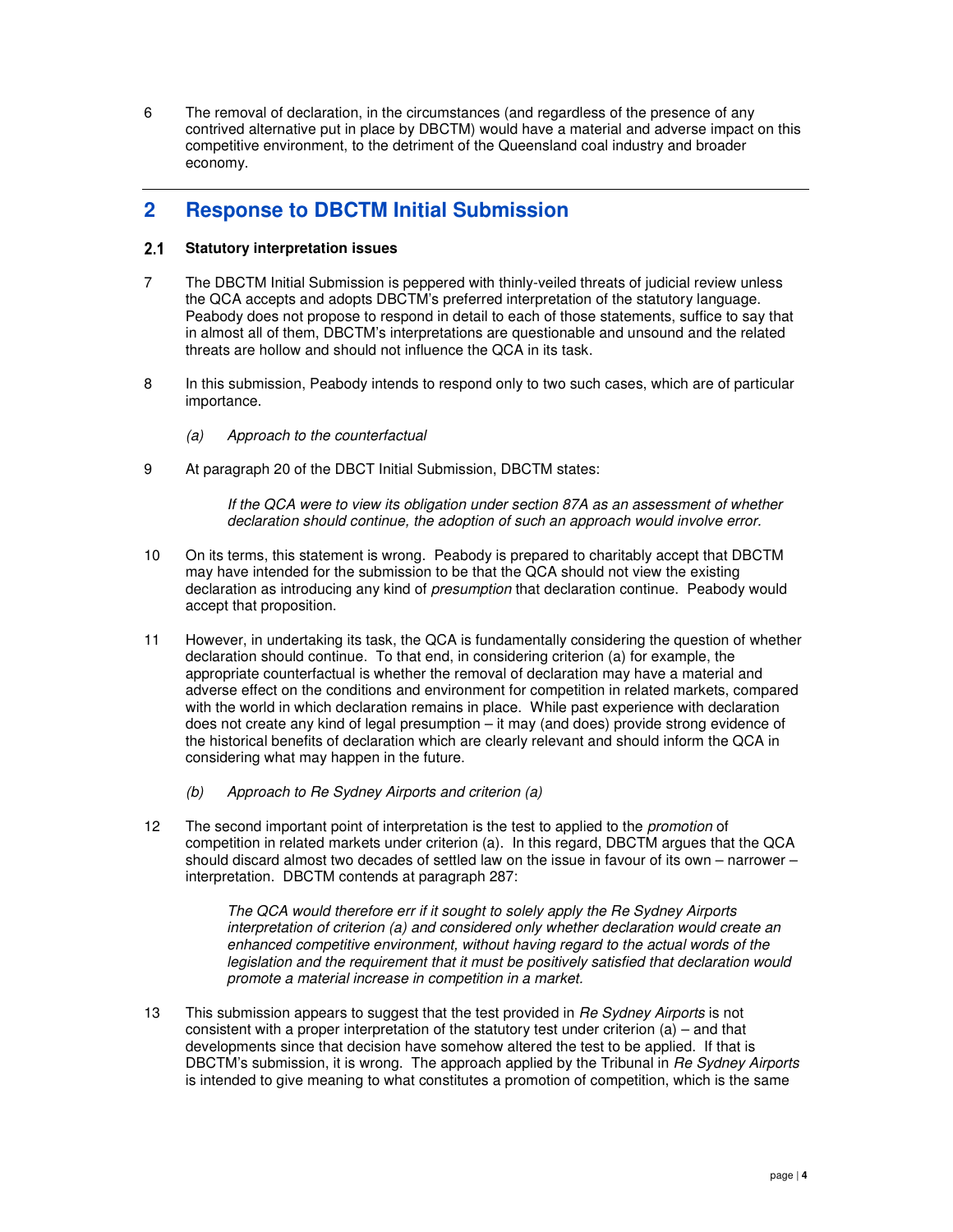statutory language in the QCA Act. The Tribunal in Services Sydney stated, at the same time as adopting the Re Sydney Airports test:

It is in this sense that the notion of promotion of competition involves a consideration that if the conditions or environment for improving competition are enhanced, then there is a likelihood of increased competition that is not trivial. We agree.<sup>1</sup>

14 The manner in which the QCA originally formulated its task in the staff paper is therefore legally sound and consistent with the current and best legal principles under criterion (a). Indeed, the test for promotion of competition applied by the Tribunal and upheld by the Full Federal Court in Re Sydney Airports have been subject to review by the Productivity Commission, the Harper Committee and a number of subsequent Part IIIA decisions – and despite substantial amendment to other aspects of criterion (a), the test for how any 'promotion' of competition is to be understood has not been overturned, abandoned or amended.

In this regard, Peabody notes:

- The test has been adopted in a number of decisions since Re Sydney Airports, including most recently by both the Tribunal and Full Federal Court in Port of Newcastle.<sup>2</sup>
- The Tribunal in Fortescue also applied the Re Sydney Airports test and this was not altered on appeal by either the Full Federal Court or the High Court.
- While criterion (a) was amended in 2006, after the Re: Sydney Airports decision, those amendments did not disturb the correct approach to assessing whether competition would be promoted. Indeed, the Explanatory Memorandum accompanying the 2006 amendment makes clear that it was not intended to alter the approach to assessing whether had been a change in competition. Rather, the amendments were directed at more clearly expressing the *magnitude* of expected changes to the competitive environment that were required – that is, such changes should be more than trivial changes.<sup>3</sup>
- Neither the recommendations and analysis of the Productivity Commission in 2013<sup>4</sup> nor the Harper Committee in 2015<sup>5</sup> altered the Re Sydney Airports test.
- 15 Given this strong precedent, Peabody maintains that the approach proposed at section 4.2 of the QCA staff paper on this issue is sound. In relation to criterion (a), the QCA should consider whether the removal of declaration at DBCT would be likely to have a material adverse effect upon the conditions or environment for competition in related markets, from what they would be if declaration continued. That is, will the opportunities and environment for competition given continued declaration be better than they would be without declaration?

#### **Criterion (b) – natural monopoly**

- (a) DBCTM's approach to market definition is fundamentally flawed
- 16 Peabody agrees with DBCTM that criterion (b) is concerned with identifying natural monopoly facilities. Peabody also agrees that identification of the market in which the facility operates, and the likely foreseeable demand for services supplied in that market, is fundamental to the assessment of whether that facility operates as a natural monopoly.

 1 Re Services Sydney Pty Limited [2005] ACompT 7

<sup>&</sup>lt;sup>2</sup> Port of Newcastle Operations Pty Ltd v Australian Competition Tribunal [2017] FCAFC 124, [34], [182]

<sup>&</sup>lt;sup>3</sup> The Tribunal Fortescue opined in relation to this change that "*The amendment brought no change to the existing law. The* Tribunal had always taken the position that criterion (a) required a non-trivial increase in competition."; Fortescue Metals Group Limited [2010] ACompT 2 at [584]

<sup>&</sup>lt;sup>4</sup> Productivity Commission 2013, National Access Regime, Inquiry Report no. 66 pages 167-173.

<sup>&</sup>lt;sup>5</sup> Competition Policy Review, Final Report, March 2015 at pages 432-433.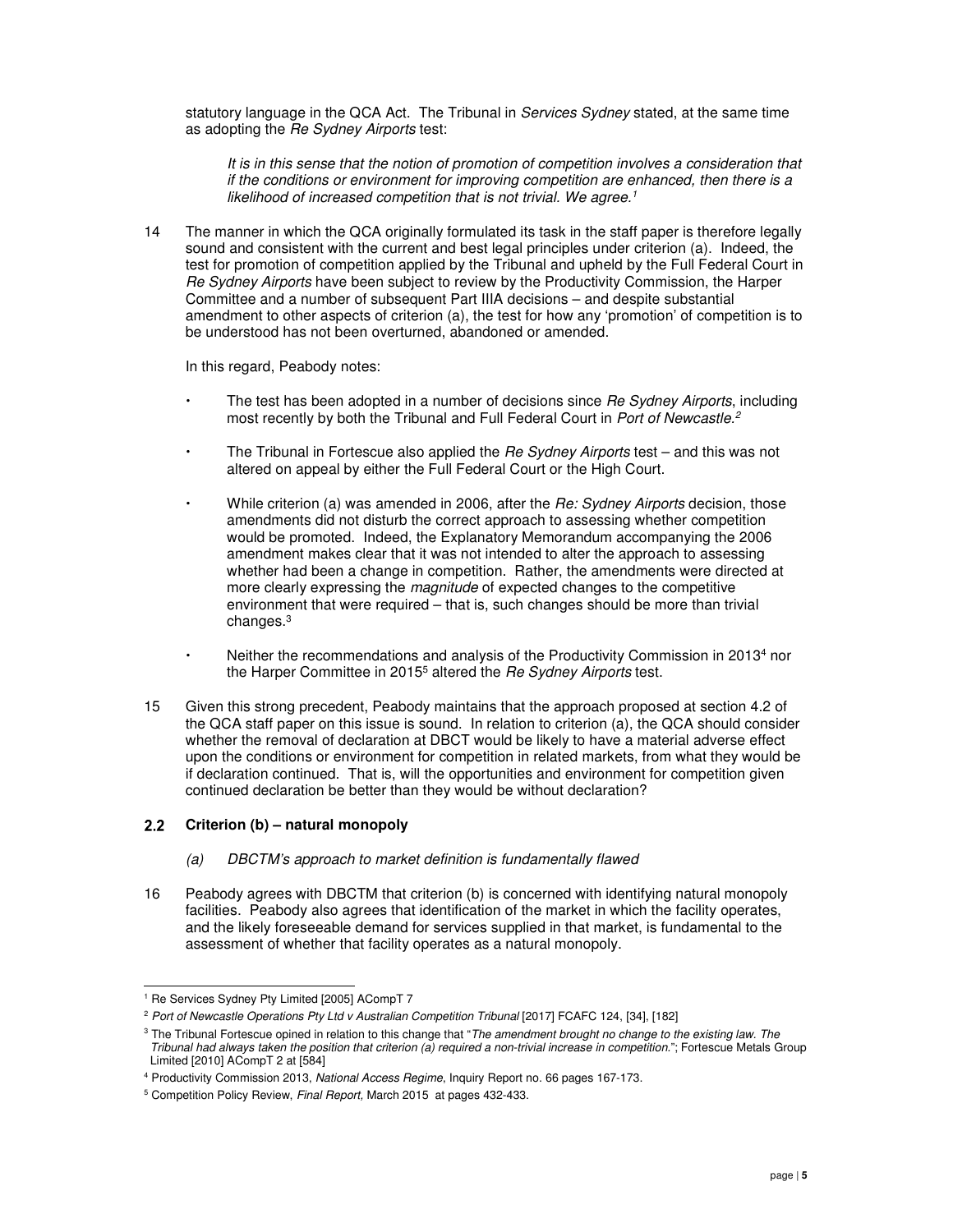17 However, Peabody does not agree with the highly unorthodox approach that DBCTM takes to identifying the relevant market. DBCTM begins its analysis with the startling suggestion that market definition is an exercise that can be undertaken without reference to substitution:

> The definition of market in section 71 of the QCA Act is not exhaustive. The section provides that a market 'includes' a market for the goods or services and other goods and services that are able to be substituted for, or are otherwise competitive with, those goods or services. As such, **while a market is often defined by reference to substitution, the definition does not preclude other means of defining the market**. 6

- 18 This method of defining markets other than by reference to substitution is said to be justified by use of the phrase "*otherwise competitive with*" in section 72(2)(b) of the QCA Act. However, it is made clear by the very authorities subsequently cited by DBCTM<sup>7</sup> that this phrase is intended to capture degrees of substitutes in the market definition analysis, not to suggest that services that are not economic substitutes should be included within the relevant market.
- 19 Contrary to the approach taken by DBCTM, the ACCC and competition authorities in Australia and internationally stress the importance of substitution in market definition. In its merger guidelines the ACCC notes that "*identifying relevant substitutes is key to defining a market*"<sup>8</sup> and the International Competition Agency similarly notes that "agencies should assess the extent to which products are substitutable from the point of view of customers" in determining product markets.<sup>9</sup>
- 20 In identifying relevant substitutes for the purpose of market definition, it is well established in Australia and internationally, that it is appropriate to regard very distant competitors as offering such a weak competitive constraint that the products or services supplied by such competitors are not within the same economic market.<sup>10</sup> The hypothetical monopolist test is commonly used as a way of analysing which alternative goods or services should be regarded as sufficiently close constraints to be regarded as supplied within the same market.
- 21 DBCTM's flawed approach to market definition is central to their conclusions. DBCTM asserts without any economic analysis of substitution – that all coal handling services purchased by parties within an arbitrarily defined geographic area are within the same market. This approach is in contrast to the analysis of the DBCT User Group in its Initial Submission which contained a detailed analysis, supported by economic evidence and the application of the hypothetical monopoly test to the services supplied from DBCT, of the economic substitutability of coal handling services provided by other Queensland ports for the services supplied from DBCT. This analysis concluded that there are significant economic and practical constraints to acquiring coal handling services from ports outside of Hay Point such that those services are not within the same economic market. These constraints include:
	- alternative terminal costs;
	- below rail costs;
	- above rail costs;
	- below rail network differences;

 6 DBCTM Initial Submission, at [99]

<sup>&</sup>lt;sup>7</sup> Seven Network Ltd v News Ltd (2009) 182 FCR 160 at [621]; Corones SG, Competition Law in Australia (6<sup>th</sup> ed, Lawbook Co, 2014 ) at [2.70], page 77

<sup>8</sup> ACCC Merger Guidelines, 2008 at 4.12

<sup>&</sup>lt;sup>9</sup> ICN Recommended Practices for Merger Analysis, page 7

<sup>&</sup>lt;http://www.internationalcompetitionnetwork.org/uploads/library/doc1107.pdf>

<sup>&</sup>lt;sup>10</sup> See, for example, French J in Singapore Airlines Ltd v Taprobane Tours WA Pty Ltd [1991] FCA 621.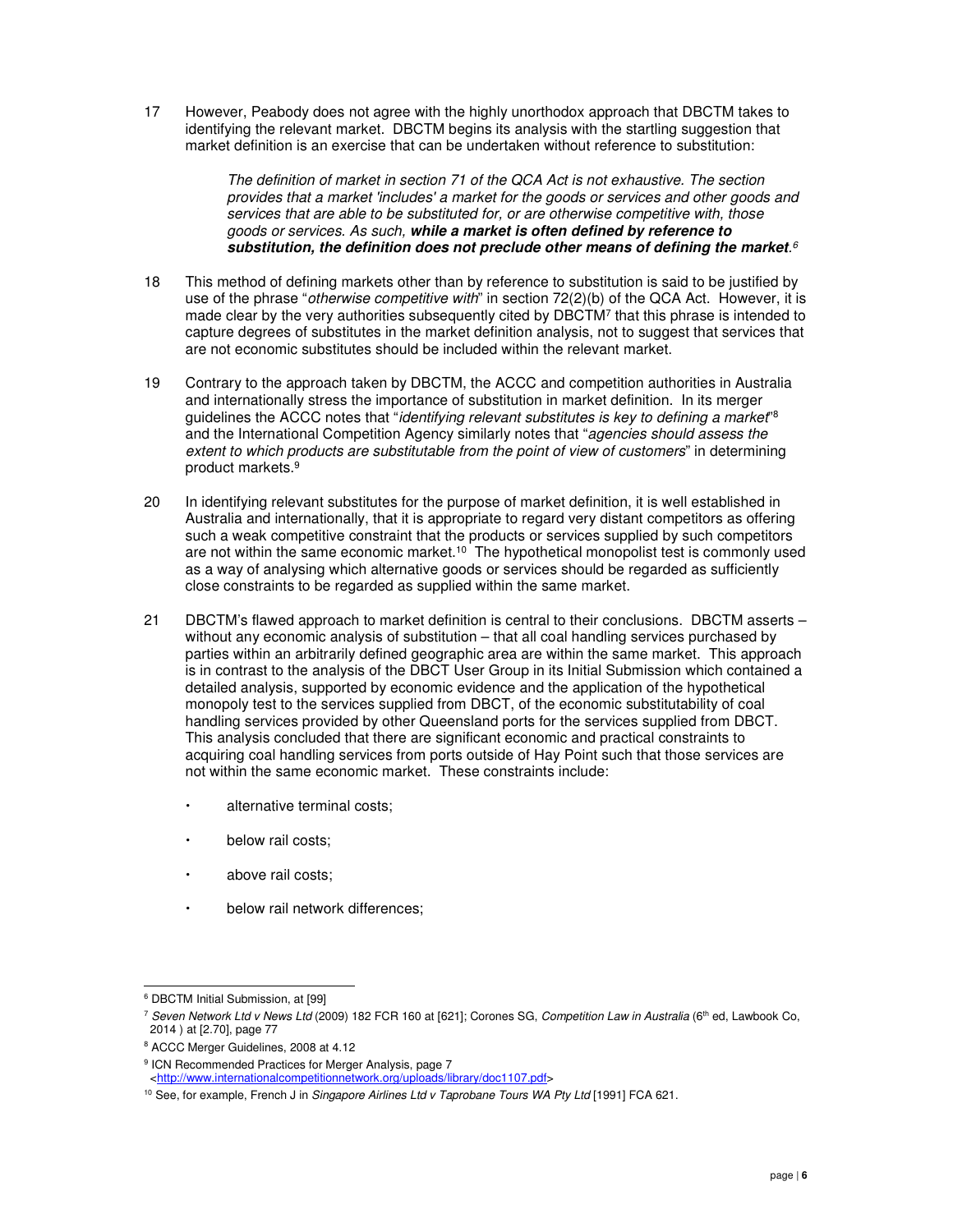- a lack of available terminal capacity (including because the capacity of some ports is used by the owner of those ports as part of a vertically integrated supply chain);
- a lack of metallurgical coal co-shipping opportunities; and
- existing long term take or pay contracts.
- 22 The experience of Middlemount mine (which is currently 50% owned by Peabody) is a good example of the way in which the simplistic analysis of DBCTM ignores market realities. In the DBCTM Initial Submission it is asserted that the Middlemount mine had a choice of whether to transport product to DBCT or to Abbot Point Coal Terminal (**APCT**). DBCTM uses this as support for its contention that services offered by APCT are substitutable for those offered by DBCTM.
- 23 It is correct that Middlemount approached DBCTM about the possibility of access at the time it was developing its mine. However, it was provided with no clear pathway to expand by DBCTM, who would not commit to any expansion. Faced with a clear offer for supply by APCT, and no clear offer of supply by DBCT, it elected to ship its coal to APCT despite DBCT being a more proximate port and a significantly lower cost option in relation to coal shipped from other Peabody mines. This does not demonstrate economic substitution, it represents the Middlemount mine accepting the only firm offer of supply available to it at the relevant time.
	- $(b)$  It is clear that DBCT is a natural monopoly in a properly-defined market
- 24 Peabody supports the analysis of foreseeable demand in the DBCT User Group Reply Submission. This analysis shows that DBCT is capable of servicing even the highest estimates of foreseeable demand in the relevant market at the lowest cost.
- 25 In particular, Peabody agrees that it would be highly artificial to include demand that is contracted to be supplied to other ports within the measure of foreseeable demand for the period in which it is so contracted. This includes the 3mtpa of capacity from Middlemount that it has contracted to supply to APCT until 2027; it is almost inconceivable that Middlemount would look to supply these tonnes through DBCT before the expiry of that contract.
- 26 Taking this and the other matters discussed in the DBCT User Group Reply Submission into account, Peabody considers that demand in the relevant market is able to be satisfied at the lowest cost by DBCT over the time frame for which declaration will be likely to apply.

#### **Criterion (a) – promotion of competition**

- (a) The competitive environment in dependent markets is likely to be materially less favourable without declaration
- 27 As outlined in more detail in our initial submission, there are a number of elements of the DBCT Undertaking – which is underpinned by binding regulation by the QCA – that provide critical behavioural and structural constraints on the exercise of market power by DBCTM. These include:
	- tariffs are regulated based on an orthodox building block model;
	- DBCTM is prevented from vertically integrating into related markets;
	- constraints on operational discrimination; and
	- stable and transparent terms of access, with rights of renewal.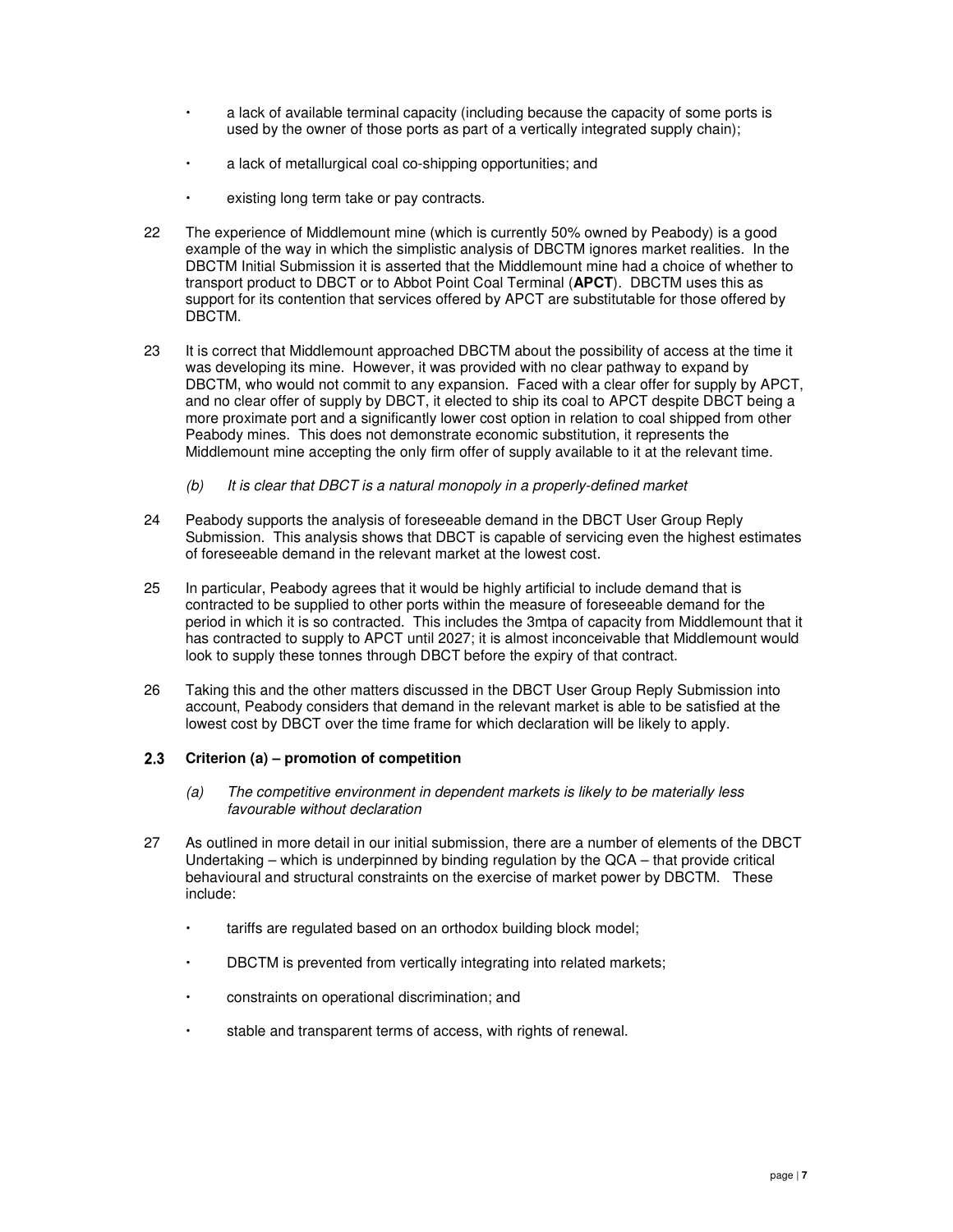- 28 These features of the existing regulatory regime underpin the existing robust competition in dependent markets including those for mining tenements, rail haulage and the market for secondary DBCT capacity.
- 29 DBCTM argue that for the purpose of analysing criterion (a) it is necessary to establish that declaration would lead to higher volumes and/or increased quality being supplied in a dependent market, relative to the likely counterfactual.<sup>11</sup> Such an approach is an overly narrow view of competition and one that is inconsistent with the approach taken to criterion (a) by the NCC, Tribunal and the Federal Court.<sup>12</sup>
- 30 The approach to assessing criterion (a) outlined by the NCC in its recent guide is broader than the narrow measure of output and quality suggested by DBCTM. The NCC considers that the promotion of a material increase in competition involves:

an improvement in the opportunities and environment for competition such that competitive outcomes are materially more likely to occur.<sup>13</sup>

31 This is consistent with the Tribunal in Virgin Blue where it held that to meet the requirements of criterion (a) it would need to be satisfied that if the service was declared:

> there would be a significant, finite probability that an enhanced environment for competition and greater opportunities for competitive behaviour – in a non-trivial sense – would arise in the dependent market.

- 32 An example of the way in which the approach to criterion (a) propounded by DBCTM is too narrow is in relation to conduct that discriminates against smaller providers or new entrants. If the approach suggested by DBCTM was adopted, then conduct by a service provider which favoured incumbent suppliers over potential of new entrants should not, on its own, be regarded as a competition problem.
- 33 However, this is in contrast to the NCC's April 2018 guide to declaration of services under Part IIIA which specifically describes monopoly prices that "restrict entry or participation in a dependent market" or actions which "prevent new market entry" as actions of a service provider that can adversely affect competition in a dependent market.<sup>14</sup>
- 34 In that case the Tribunal concluded that criterion (a) was satisfied primarily because the pricing structure adopted by Sydney Airport discriminated against low cost carriers, in favour of Qantas which was Sydney Airport's largest customer. It was this discriminatory conduct, which made new entry and expansion more difficult and reduced the opportunities for competitive behaviour that was critical to the Tribunal's findings. In contrast to the approach to criterion (a) suggested by DBCTM, the Tribunal did not even consider it necessary to analyse whether or not the conduct of Sydney Airport lessened the volume or quality of services supplied in the relevant dependent market; the discriminatory effect of the conduct on low cost carriers by Sydney Airport in the absence of declaration was sufficient to demonstrate that declaration would promote competition.
- 35 DBCTM's narrow approach to criterion (a) is fundamental to their conclusion that it is not satisfied. Peabody considers that this approach should be rejected, and that the QCA should properly adopt a broader view of what constitutes a relevant effect on competition. This will allow it to recognise that the positive features of the existing regulatory regime – underpinned by

 $\overline{a}$ 

<sup>11</sup> DBCTM Initial Submission, [295]

<sup>&</sup>lt;sup>12</sup> See the advice from Allens supporting the DBCT User Group's Initial Submission for a detailed analysis of the legal framework for assessing promotion of competition for the purpose of criterion (a)

<sup>&</sup>lt;sup>13</sup> National Competition Council 2018, Declaration of Services: A guide to declaration of services under Part IIIA of the Competition and Consumer Act 2010 (Cth), at 3.23

<sup>&</sup>lt;sup>14</sup> National Competition Council 2018, Declaration of Services: A guide to declaration of services under Part IIIA of the Competition and Consumer Act 2010 (Cth), at 3.30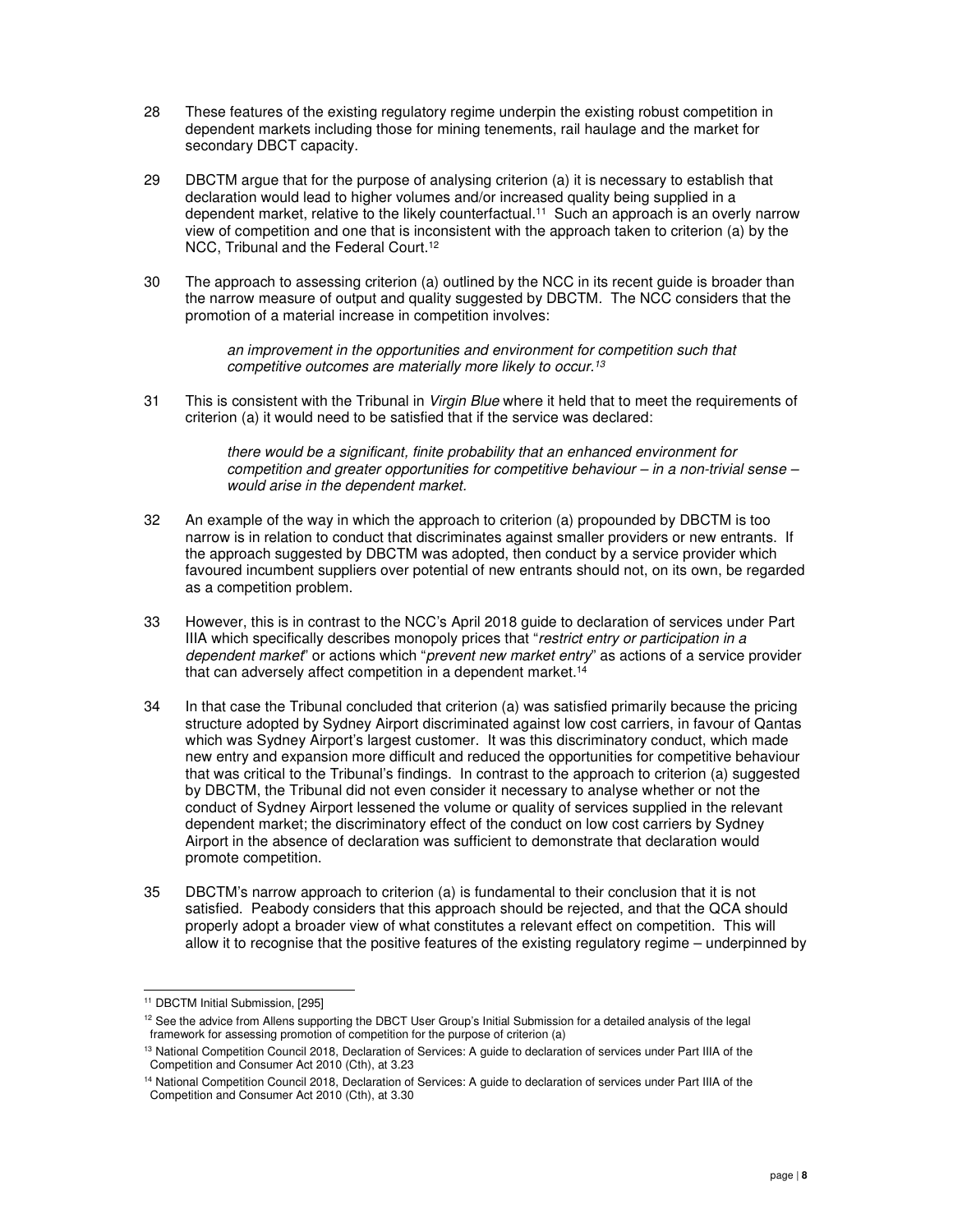declaration – are critical in supporting the competitive conditions that currently exist in the relevant dependent markets.

- (b) The Access Framework is an artificial proposal that should not be considered an appropriate counterfactual
- 36 DBCTM's principal argument in relation to criterion (a) is that there will be no difference in competitive conditions with and without declaration because it "will continue to provide open access on substantially the same terms as are currently offered to access seekers". This is a startling assertion that should be rejected by the QCA.
- 37 In proposing that the Access Framework is able to replicate regulation by the QCA following declaration, DBCTM is in effect suggesting that economic regulation of a natural monopoly service is unnecessary because it will submit to a voluntary contractual regime under which it will agree to not exercise its market power. Such a position is not credible. In our initial submission we emphasised that in assessing the likely counterfactual without declaration, it is important for the QCA to consider the nature and extent of DBCT's significant power in the relevant market.
- 38 The ACCC, in its merger guidelines, warns that it will not take into account counterfactuals it considers have been manipulated for the purposes of making clearance more likely. The ACCC considers that one indication of a such a manipulated counterfactual is that it involves a "course of action by the merger parties which cannot be demonstrated to be profit maximising and/or in the interests of shareholders". DBCTM's claim that it will continue to supply services on substantially the same terms with and without the constraint of regulation cannot be said to be profit maximising, and should not be accepted as a matter of principle.
	- (c) Even if it were considered an appropriate counterfactual, the proposed Access Framework would not effectively constrain DBCTM's conduct
- 39 In addition to the conceptual problems associated with accepting an artificial arrangement such as the Access Framework as the relevant counterfactual, there are material differences between the proposed Access Framework and the Undertaking made under the existing Access Regime. These differences include that:
	- pricing outcomes are subject to highly uncertain bilateral negotiation and arbitration, and will be subject to significant asymmetries as a result of a loss of the existing reporting requirements regarding cost matters;
	- non-price terms of access are subject to individual negotiation (without provision for access to dispute resolution mechanisms), rather than being generally standardised across the industry;
	- any extension to the Access Framework beyond 10 years is entirely at the discretion of DBCTM;
	- there is no independent monitoring of compliance and limited enforcement options;
	- the circumstances under which the terms of the Access Framework can be modified are substantially broader than the Undertaking;
	- there is less certainty as to the terms of future funding agreements; and
	- the existing undertaking is a statutory instalment that is clearly enforceable, while the proposed Deed Poll is reliant on less certain contractual rights.
- 40 The package of features in the existing Undertaking have provided a market structure that has contributed materially to the environment and conditions within which the coal industry in Queensland has grown and flourished over the last 20 years. A key reason for this is that the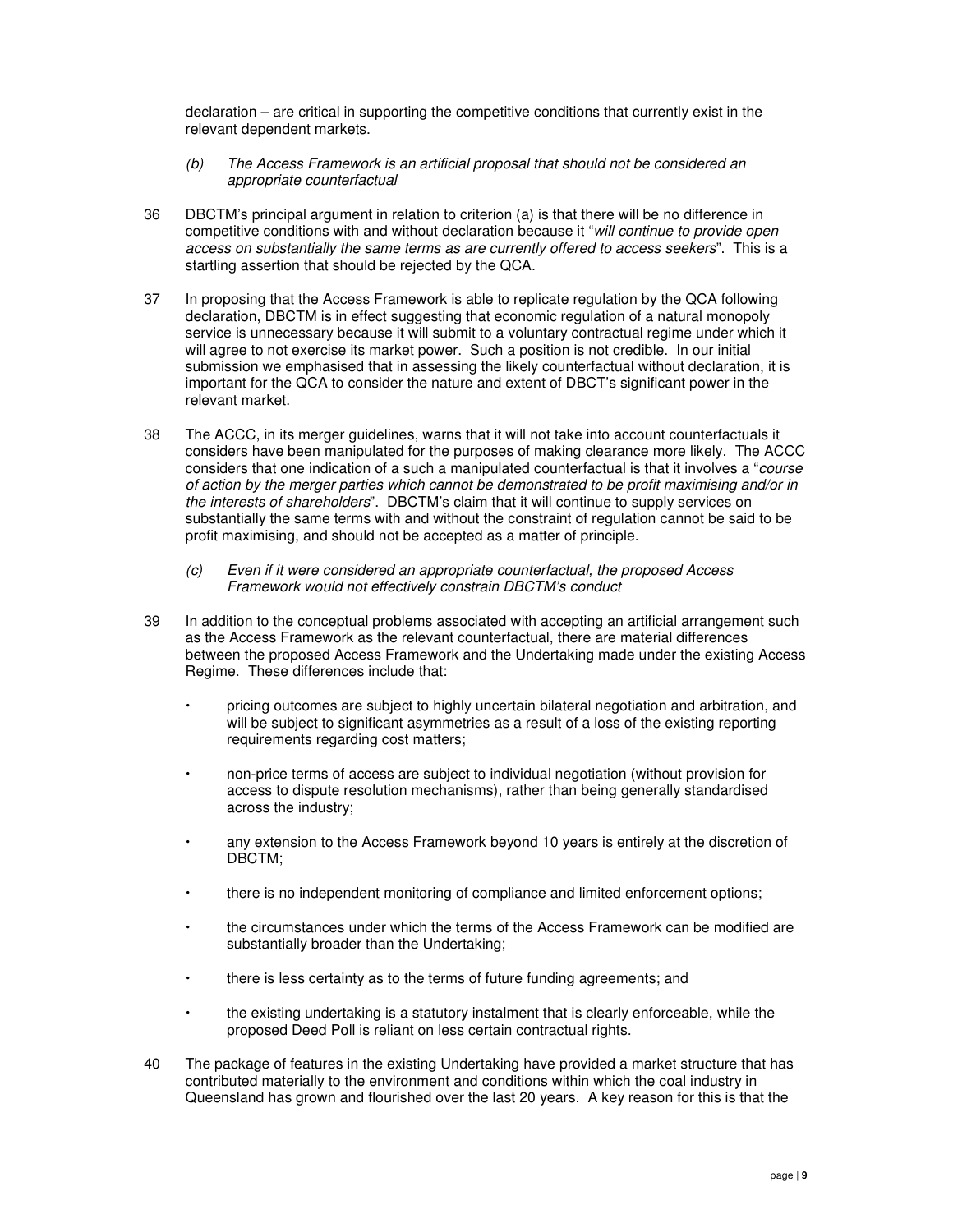Undertaking provides long term, transparent and stable (regulated) terms of access, with rights of renewal for users. The existing structural constraints on the exercise of market power by DBCTM will not be replicated by the Access Framework, which will lead to significantly less favourable conditions for competition across a range of dependent markets.

#### **Criterion (d) – public interest**

- (a) Continued declaration would result in significant public benefits
- 41 As outlined in our initial submission, Peabody considers that there are clear and compelling public benefits in maintaining the existing declaration over DBCT. The Queensland coal industry, including Peabody, has made historical investment decisions on the expectation that DBCT would remain a regulated asset. Removal of declaration would result in a windfall gain to the owners of the asset, and have a chilling effect on future investment in the Queensland coal industry.
	- (b) DBCTM overstate the impact of recent legislative changes
- 42 The DBCTM Initial Submission overstates the impact of the recent changes to the wording of criterion (d) by suggesting that the QCA must be satisfied that declaration will result in "substantial", or "significant" public benefit. DBCTM appears to reach the conclusion that the recent changes increased the threshold for the level of public benefit that must be demonstrated because of the inclusion of the word "promote" in the revised test.<sup>15</sup> However, such a reading is not justified by the background that lead to the current change in the public interest criterion; the change to this criterion was intended to reverse the onus of proof, and not to import a measure of the quantum of public benefit that would need to be established. The only requirement is that any public benefit not be trivial or ambiguous.
- 43 The change to the public interest criterion arose out of the Productivity Commission's 2013 inquiry into the national access regime. The PC recommended that the public interest test "should be an affirmative test that requires the public interest to be promoted, rather than (as is currently the case) access being 'not contrary to the public interest'."<sup>16</sup> The PC went on to note that "An affirmative public interest test could be achieved by changing the language from 'not contrary to the public interest' to a test of what would 'promote the public interest'." <sup>17</sup> The PC expressed that the public interest criterion should operate "to deny declaration applications that would produce only trivial or ambiguous gains if successful".
- 44 The PC's recommendation on the public interest criterion was endorsed by the Harper Review and subsequently incorporated into the legislative amendments.
- 45 Peabody considers that it is incorrect to suggest that the QCA must satisfy itself that declaration would lead to a public benefit of a "*substantial*" or "*significant*" quantum. In fact, the wording of criterion (d) is in contrast to criterion (a) which qualifies that any promotion of competition as a result of declaration must be "*material*". No such qualification accompanies the word "*promote*" in criterion (d).
	- (c) DBCTM overstate the administrative and compliance costs of the current regime, relative to any likely alternative
- 46 Section 76(5)(c) of the QCA Act requires that, in assessing whether to recommend declaration of a service, the QCA must have regard to the administrative and compliance costs that would be incurred by the provider of the service if the service were declared. Peabody does not disagree with DBCTM's analysis of the administrative and compliance costs associated with economic regulation of services supplied DBCT. However, in making an assessment about the overall public benefits associated with declaration it is important to put these costs into context

 $\overline{a}$ <sup>15</sup> DBCTM Initial Submission, at [412] – [414]

<sup>16</sup> Productivity Commission 2013, National Access Regime, Inquiry Report no. 66, Canberra, page 181

<sup>17</sup> Productivity Commission 2013, National Access Regime, Inquiry Report no. 66, Canberra, page 179